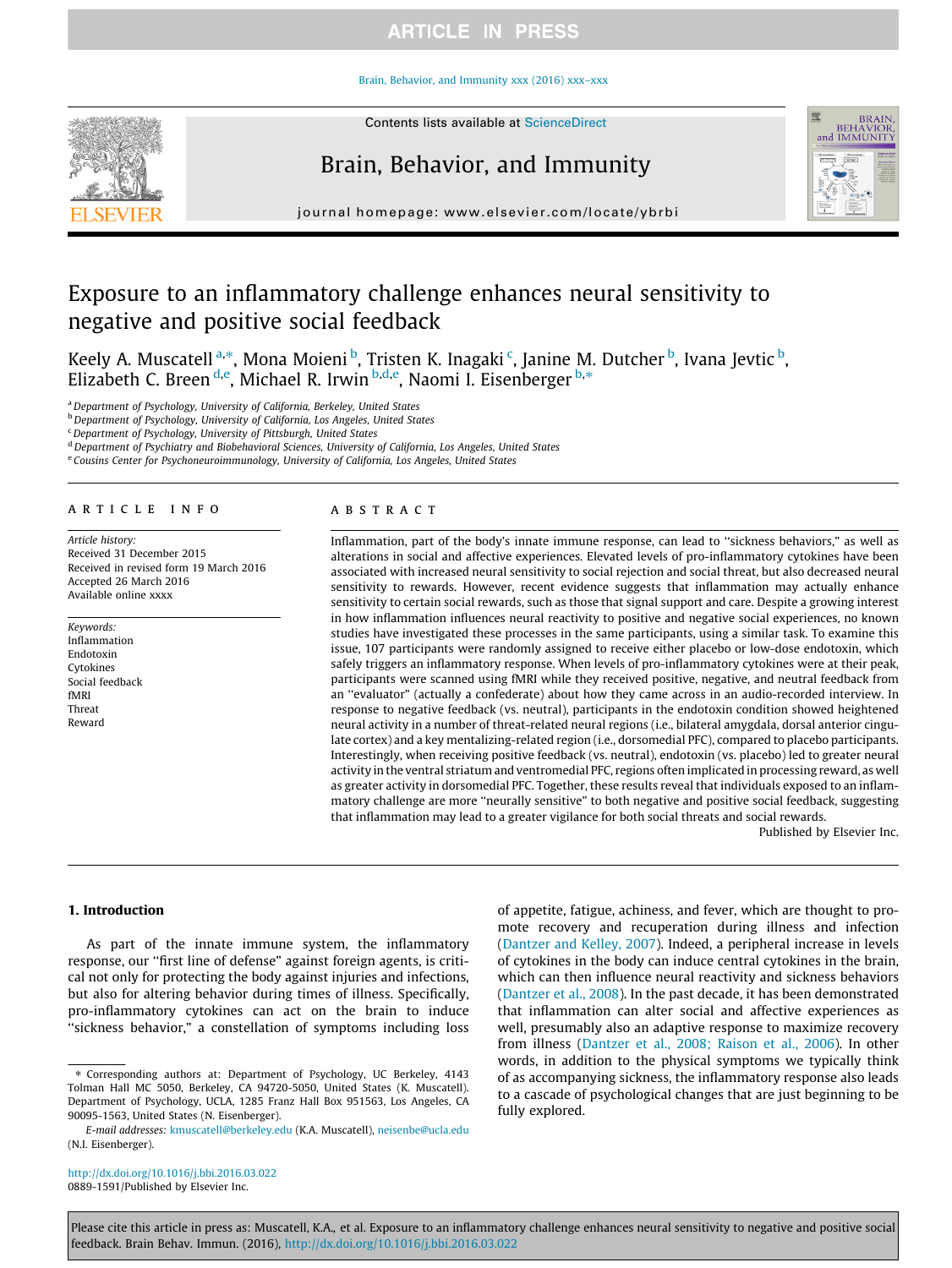Prior research suggests that increases in pro-inflammatory cytokines are associated with greater depressed mood (Eisenberger et al., 2010b; Harrison et al., 2009; Reichenberg et al., 2001), heightened feelings of social disconnection (Eisenberger et al., 2010b; Moieni et al., 2015b), greater neural sensitivity to social rejection (Eisenberger et al., 2009) as well as more general social threat (Inagaki et al., 2012). These results make sense from an evolutionary perspective: When in a vulnerable state due to infection or injury, the ability to identify threatening individuals in the environment who may pose additional harm would be adaptive, and thus the brain may be ''primed" to activate the ''neural alarm system" (Eisenberger and Lieberman, 2004) in response to cues of potentially threatening conspecifics.

Less is known about the effects of an inflammatory response on neural responses to positive experiences. Two studies suggests that increases in levels of pro-inflammatory cytokines are associated with decreased neural sensitivity in reward-related neural regions in response to monetary rewards (Capuron et al., 2012; Eisenberger et al., 2010a). These findings are consistent with animal research suggesting that inflammation leads to decreased consumption of palatable foods and lower likelihood of engaging in sexual behavior (de la Garza, 2005), as well as lower levels of activity in reward-related neural regions (Stone et al., 2006). This cytokine-induced ''anhedonia" may also play an adaptive role during times of sickness, leading the organism to rest and recuperate rather than seeking out pleasurable stimuli that may serve to further weaken an already compromised physical condition.

However, recent findings have also shown that inflammation can sometimes lead to increases in reward processing, such as when viewing images of support givers (Inagaki et al., 2015) or when given the opportunity to affiliate with a familiar cage-mate (Yee and Prendergast, 2010). Greater sensitivity to ''social rewards" during times of sickness may also serve an adaptive function, perhaps because individuals who mean to help or provide support are especially useful when one is in a vulnerable state (Cole, 2006; Hennessy et al., 2014). Yet, it is unclear if greater neural sensitivity to social rewards during sickness is specific to close-others, or if it is a more generalized response to other sources of positive social information. Hence, the present study aimed to examine how an inflammatory challenge alters neural sensitivity to negative and positive social feedback, in the same group of participants, and using similar tasks.

To accomplish this goal, we conducted a double-blind, placebocontrolled trial comparing neural responses to social feedback among individuals exposed to endotoxin (which safely triggers an increase in pro-inflammatory cytokines) vs. those in a typical inflammatory state (i.e., placebo). Consistent with prior work, we hypothesized that endotoxin (vs. placebo) would lead to greater neural activity in brain regions that respond to threat and pain (i.e., dACC, amygdala, anterior insula) during negative social feedback (relative to neutral). We also examined how endotoxin (vs. placebo) affected activity in reward-related neural structures (i.e., ventral striatum, ventromedial prefrontal cortex [VMPFC]) during positive social feedback (compared to neutral). In addition, because the dorsomedial prefrontal cortex (DMPFC) is important for understanding the mental states of others (which is critical for a task in which one is being evaluated by others), and because there is increasing interest in evaluating the social cognitive impacts of the inflammatory response (Kullmann et al., 2014; Moieni et al., 2015a), we also examined how endotoxin altered DMPFC activity in response to receiving both positive and negative feedback. Finally, we explored if, in addition to affecting neural responses, exposure to endotoxin was associated with selfreported affective responses to the social feedback.

# 2. Method

#### 2.1. Participants

One hundred fifteen healthy participants (69 females; M age = 24.17,  $SD = 6.61$ ) completed the study, as previously described (Inagaki et al., 2015; Moieni et al., 2015a,b). Sixty-one participants were randomly assigned to receive low-dose endotoxin (0.8 ng/kg of body weight), while 54 were randomly assigned to receive placebo (0.9% saline), both administered by a nurse through intravenous bolus. All participants met common inclusion criteria for fMRI studies (i.e., no claustrophobia, current pregnancy, or metal implants), and were also confirmed to be free of Axis-I psychiatric conditions (via the SCID) as well as current physical health issues (i.e., allergies, autoimmune disease, BMI greater than 30, current prescription or recreational drug use). Of the 115 participants who completed overall study procedures, five did not complete fMRI scanning (two due to extreme sickness responses to the endotoxin, one due to claustrophobia, one due to a previously-unreported metallic implant, and one due to scanner technical issues), two had incomplete or unusable fMRI data (due to technical issues with stimulus presentation), one participant (from the endotoxin condition) was excluded from all fMRI analyses for being an outlier (more than 3 SD below the mean) on activity in multiple ROIs for contrasts of both negative and positive feedback, one participant (from the endotoxin condition) was excluded from correlation analyses involving IL-6 for being an outlier (more than 3 SD below the mean), and three participants (from the endotoxin condition) were excluded from correlation analyses involving TNF- $\alpha$  for being outliers (more than 3 SD below the mean). Thus, we had a final sample of 107 participants with usable fMRI data (endotoxin:  $n = 56$ ; placebo:  $n = 51$ ), 106 participants with both usable fMRI and plasma IL-6 data (endotoxin:  $n = 55$ ), and 104 participants with both usable fMRI and plasma TNF- $\alpha$  data (endotoxin:  $n = 53$ ). All participants provided written informed consent, and the UCLA IRB approved all study procedures. The study was registered as a Clinical Trial (#NCT01671150).

# 2.2. Procedures

Complete details of the overall study procedures are described elsewhere (Moieni et al., 2015a,b) but are summarized here. Participants completed both telephone and in-person screening sessions to confirm they met the eligibility criteria described above. On the day of the experimental session, participants arrived at the UCLA Clinical and Translational Research Center (CTRC), where a nurse inserted a catheter into the dominant forearm for hourly blood draws and a catheter into the non-dominant forearm for continuous saline flush and drug administration. During a 90-min acclimation period, participants completed an audio-recorded interview in which they were asked questions about themselves for approximately 10 min (e.g., ''What is your best quality?," and ''What are you most afraid of?"). Participants were told that, during the MRI scan, trained evaluators would listen to and evaluate their interview. After the 90 min acclimation period, participants received either the endotoxin or placebo injection, and approximately 2 h later (when the inflammatory response begins to peak for those in the endotoxin condition; Eisenberger et al., 2009, 2010a,b; Moieni et al., 2015a,b), participants underwent an fMRI scan during which they received feedback on their interview from an evaluator (see ''Social Feedback fMRI Task" section below for more details), among other neuroimaging tasks not reported here (see Inagaki et al., 2015). Hourly blood draws were taken throughout the session to assess levels of pro-inflammatory cytokines (at baseline prior to endotoxin/placebo administration and then approximately every hour after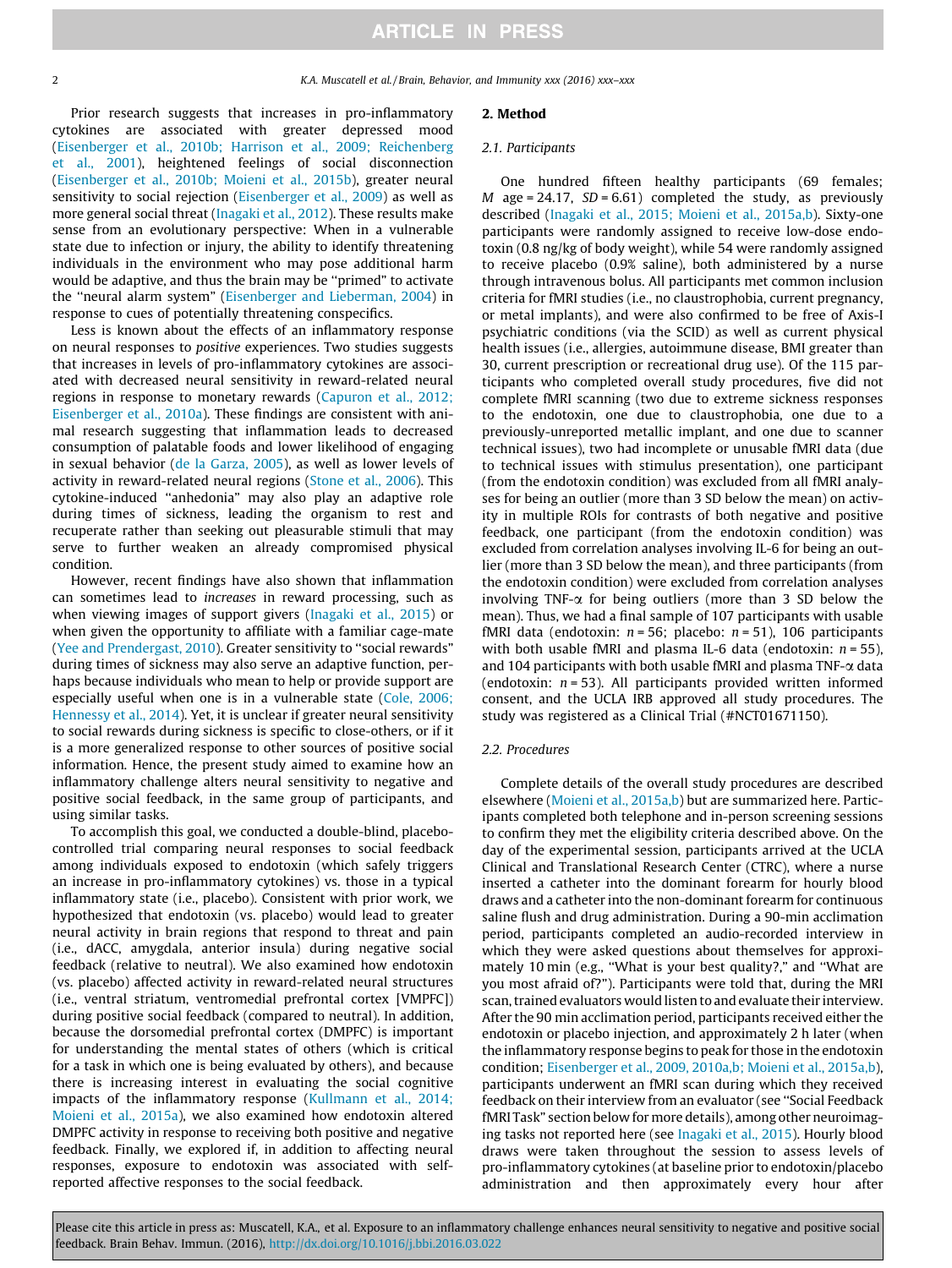drug/placebo administration for a total of six hours post administration). Cytokine analyses for the current study focus on the baseline time point and the pre-scan time point (approximately 2 h postinjection) because this second time point was closest to when the fMRI task was collected and because our prior work has shown sustained increases in cytokines (relative to baseline) at this time (Eisenberger et al., 2009, 2010a,b).

#### 2.3. Measures

#### 2.3.1. Social feedback fMRI task

The social feedback fMRI task was adapted from tasks used previously to study neural responses to social evaluation (Eisenberger et al., 2011; Muscatell et al., 2015). Upon arrival at the MRI scanning center, participants met two other individuals (actually confederates; one male, one female) who they believed they would be interacting with during the MRI tasks. Specifically for the present task, participants were told that while they were in the MRI scanner, one of the evaluators would be seated in the scanner control room and would listen to the participant's interview and provide feedback about how the participant came across in the interview. Meanwhile, the participant would be able to see the evaluator's feedback through the MRI goggles that were connected to a computer in the control room. In actuality, during the scan participants viewed a pre-recorded video that showed a mouse cursor moving around a grid containing 24 ''adjective buttons" and clicking on a new adjective every 10 s. During the scan, participants received 15 instances each of positive (e.g., "interesting", "kind"), neutral (e.g., "sensible", "reserved"), and negative feedback (e.g., ''boring", ''annoying") from the evaluator. All feedback was presented in a pseudorandom order with the constraint that no more than two adjectives of the same valence could be presented consecutively.

#### 2.3.2. fMRI data acquisition

Imaging data were acquired on a Siemens 3 T ''Tim Trio" MRI scanner housed at UCLA's Staglin IMHRO Center for Cognitive Neuroscience. Foam padding was placed around the participants' heads for comfort and to constrain head movement. A high-resolution T1-weighted echo-planar imaging volume (spin-echo, TR = 5000 ms; TE = 33 ms; matrix size  $128 \times 128$ ; 36 axial slices; FOV = 20 cm; 3-mm thick, skip 1-mm) and T2-weighted, matched-bandwidth anatomical scan (slice thickness = 3 mm, gap = 1 mm, 36 slices,  $TR = 5000$  ms,  $TE = 34$  ms, flip angle = 90 $^{\circ}$ , matrix size  $128 \times 128$ , FOV = 20 cm) were acquired for each participant, followed by a functional scan lasting 8 min, 38 s (echo planar T2-weighted gradient-echo, TR = 2000 ms, TE = 25 ms, flip angle =  $90^{\circ}$ , matrix size  $64 \times 64$ , 36 axial slices, FOV = 20 cm; 3mm thick, skip 1-mm).

#### 2.3.3. Self-reported affect

Participants were asked to indicate how they felt (1 = really bad, 4 = really good) each time an adjective was selected during the feedback task by pressing a button on a scanner-compatible button box held in the dominant hand, which formed a measure of trialby-trial affect. Participants were also asked to indicate how they felt at the very beginning and very end of the task (i.e., immediately before and immediately after the evaluation, also measured on a 4-point scale). These pre/post ratings formed a measure of overall affective responses to the task. Trial-by-trial affect ratings were missing for two participants due to computer problems, leaving a total sample of 106 participants with these ratings. Overall affect measures were missing from seven participants (leaving a total of 101), due either to computer problems, or the participant not making a response to either the pre- or post-task affect measure.

#### 2.3.4. Inflammatory measures

Whole blood samples were collected in pre-chilled EDTA tubes. After collection, the samples were centrifuged at  $4^{\circ}$ C, plasma was harvested into multiple aliquots, and then stored in a  $-70$  °C freezer until the completion of the study. Using a Bio-Plex 200 (Luminex) Instrument, Bio-Plex software v4.1, and a 5-parameter logistic curve fit, plasma levels of IL-6 and TNF- $\alpha$  were quantified by means of high sensitivity bead-based multiplex immunoassays (Performance High Sensitivity Human Cytokine, R&D Systems, Minneapolis, MN). This R&D Systems multiplex assay has been shown to have excellent intra- and inter-assay reproducibility for these two analytes in a recent temporal stability study of circulating cytokine levels (Epstein et al., 2013), and very strong correlations ( $r > 0.94$ ) across a wide range of concentrations with high sensitivity ELISA kits from the same manufacturer (Breen et al., 2014). All multiplex assays were performed on plasma samples diluted 2-fold according to the manufacturer's protocol, and all calculated concentrations generated by the BioPlex Manager software were included in data analyses. Paired samples from each subject (baseline and the pre-scan time point) were assayed on the same 96-well plate; multiplex assays were chosen for the analyses because of the large dynamic range necessary to evaluate both low physiologic (baseline) and very high post-endotoxin (prescan) cytokine concentrations in the same assay. The ranges of detection for IL-6 and TNF- $\alpha$  were 0.2–3800 pg/mL and 0.8– 3100 pg/mL, respectively, and no samples exceeded the upper limit of detection for either analyte. Two participants were below the lower limit of detection on baseline IL-6 levels and are thus not included in IL-6 analyses. The mean intra-assay CV% of the standards was <8% for IL-6 and TNF- $\alpha$ ; the inter-assay CV% of an internal laboratory quality control sample was <13% for both analytes.

#### 2.4. Data analysis

## 2.4.1. Inflammatory data

Full details of the overall effects of endotoxin administration on levels of pro-inflammatory cytokines are presented elsewhere (see Moieni et al., 2015a,b). For between-group and correlational analyses in the present study, we focus on changes in IL-6 and TNF- $\alpha$ from the baseline timepoint (prior to injection) to the timepoint immediately preceding the MRI scan (approximately 2 h after injection), given that levels of pro-inflammatory cytokines at this timepoint are likely contributing to differences in neural responses between the conditions. All cytokine data were natural log transformed prior to analyzing; however, for ease of interpretation, raw values are used for means and standard deviations reported in text and tables.

#### 2.4.2. fMRI data

The preprocessing stream followed the DARTEL (Diffeomorphic Anatomical Registration Through Exponential Lie Algebra) procedure in SPM8 (Wellcome Department of Imaging Neuroscience, London) and involved realignment to correct for head motion, normalization of the T2-weighted matched bandwidth to warp the images into Montreal Neurologic Institute (MNI) space (resampled at  $3 \times 3 \times 3$  mm) and spatial smoothing using an 8 mm Gaussian kernel, full width at half maximum, to increase signal-to-noise ratio. First-level effects were estimated using the general linear model to investigate neural activity to each type of feedback (positive, neutral, negative). Each block lasted approximately 10 s, starting from when the adjective button was selected by the confederate and lasting until the next button was selected. Random effects analyses of the group were then computed using the firstlevel contrast images for each participant.

Given our a priori hypotheses regarding the role of threat- and pain-related ''neural alarm system" regions in responding to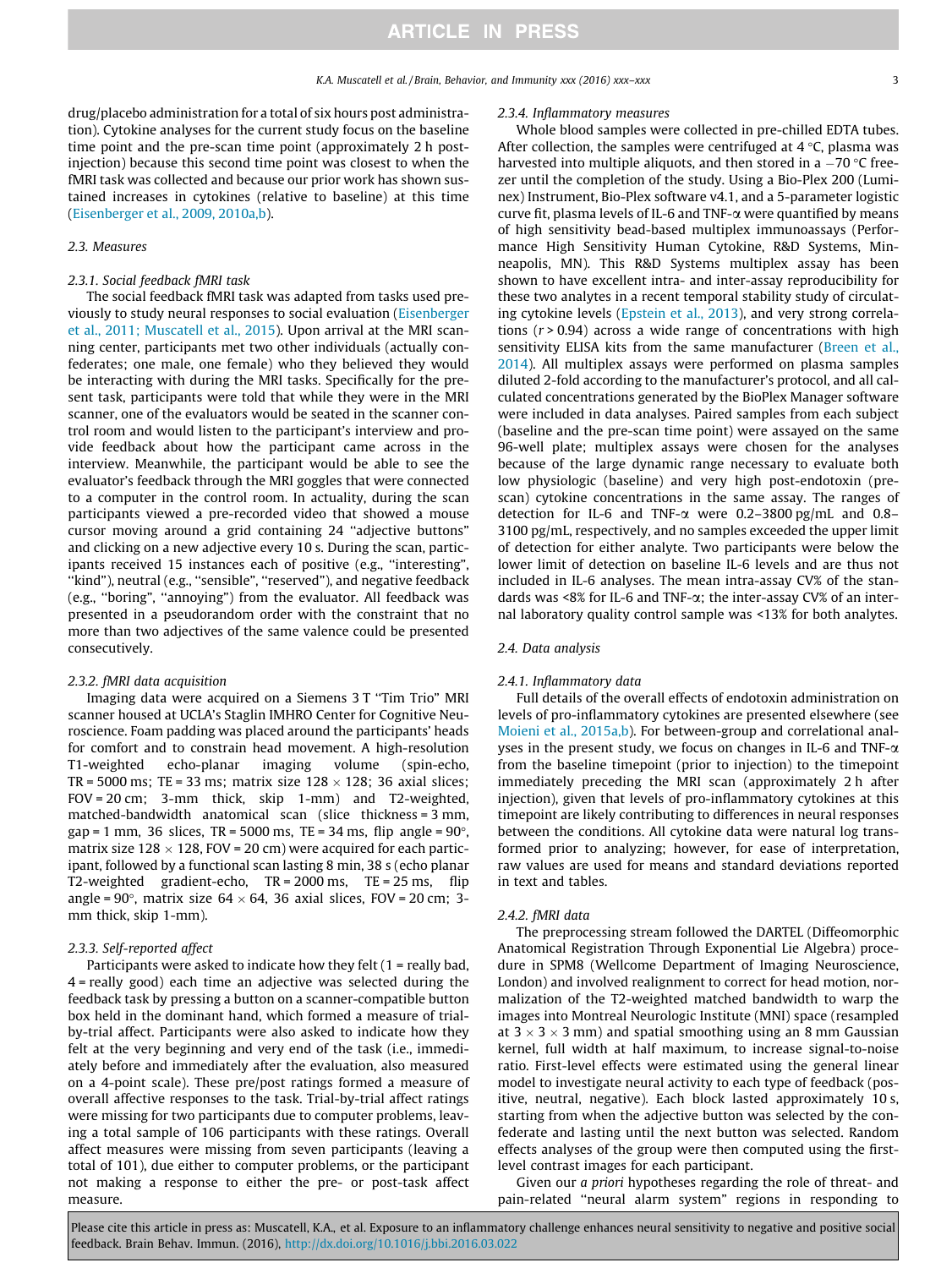# **ARTICLE IN PRESS**

negative social feedback (compared to neutral), we conducted region-of-interest (ROI) analyses examining neural activity in neural regions previously associated with social threat and rejection: dorsal anterior cingulate cortex (dACC), bilateral anterior insula, and bilateral amygdala. Analyses examining neural responses to positive social feedback (compared to neutral) focused on regions previously implicated in reward processing: the bilateral ventral striatum, and the ventromedial prefrontal cortex (VMPFC). In addition, because the dorsomedial prefrontal cortex (DMPFC) is important for understanding the mental states of others (which is critical for a task in which one is being evaluated), we also examined how exposure to endotoxin altered DMPFC activity in response to receiving both positive and negative feedback (vs. neutral).

The dACC, anterior insula, amygdala, and ventral striatum ROIs were defined structurally based on the Automated Anatomical Labeling Atlas (Tzourio-Mazoyer et al., 2002) of the Wakeforest University Pickatlas (Maldjian et al., 2003). The boundaries for the dACC ROI used a rostral boundary of  $y = +32$  on the basis of criteria established by Vogt et al. (2003) and a caudal boundary of  $y = 0$  (Way et al., 2009). For the anterior insula ROI, the caudal boundary was  $y = +8$  to correspond with agranular insula (Ongur et al., 2003). The boundaries for the amygdala were:  $-32 < x < -12$ ,  $-12 < y < 4$ ,  $-24 < z < -8$  for the left, and  $12 < x < 32$ ,  $-12 < y < 4$ ,  $-24 < z < -8$  for the right. The boundaries for the ventral striatum ROI were defined by combing the caudate and putamen and then constraining the regions to  $-10 < x < 10$ ,  $4 < y < 18$ ,  $-12 < z < 0$  (Inagaki et al., 2015). VMPFC and DMPFC ROIs were constructed manually on a voxel-by-voxel basis in FSLview using AAL for reference, guided primarily by divisions outlined by Amodio and Frith (2006) of functional boundaries within PFC. The boundaries for the VMPFC were:  $-18 < x < 18$ ,  $36 < y < 68$ ,  $-34 < z < -12$ , and for the DMPFC were:  $-18 < x < 18$ ,  $30 < y < 60$ ,  $24 < z < 58$ .

Because we did not have hypotheses regarding laterality effects in the limbic regions (anterior insula, amygdala, ventral striatum), we averaged activity in the left and right hemispheres for these regions. To assess any potential sex differences in the current results, preliminary analyses included sex as an independent variable. Sex did not moderate any of the observed associations between feedback type and condition for any of the ROIs, inflammatory responses, or affective responses (all  $ps > 0.15$ ), and as such, analyses reported here examine both males and females together.

#### 3. Results

#### 3.1. Inflammatory responses

As reported previously (Moieni et al., 2015a,b), there was a significant time (baseline vs.  $\sim$ 2 h post injection) by condition (endotoxin vs. placebo) interaction for levels of IL-6 and TNF- $\alpha$  (for IL-6:  $F(1,104) = 294.96$ ,  $p < 0.001$ ; for TNF- $\alpha$ :  $F(1,106) = 587.70$ ,  $p$  < 0.001). Specifically, participants in the endotoxin condition showed a greater increase from baseline to approximately 2 h post-injection in both IL-6 ( $M$  diff = 141.85,  $SD = 164.56$ ) and TNF- $\alpha$  (*M* diff = 146.03, *SD* = 105.11), compared to those in the placebo condition (*M* diff IL-6 = 0.58, *SD* = 1.58,  $t(104) = 17.17$ ,  $p < 0.001$ ; M diff TNF- $\alpha = -0.19$ , SD = 3.78;  $t(106) = -24.24$ ,  $p < 0.001$ ).

#### 3.2. Self-reported affective responses

Next, we examined if the different types of feedback provided during the social feedback task were associated with trial-by-trial changes in self-reported affect. A mixed ANOVA with feedback type (positive, negative, neutral) as a within-subjects factor and group (endotoxin vs. placebo) as a between-subjects factor revealed a significant main effect of feedback type  $(F(2.208) = 662.74, p < 0.001)$ . but no main effect of condition  $(F(1.104) = 0.012, p = 0.91)$  or feedback by condition interaction  $(F(2,208) = 0.87, p = 0.42)$ . To ensure that the feedback was eliciting the intended affective responses, we conducted follow-up tests comparing responses to the negative vs. neutral feedback, and the positive vs. neutral feedback. Participants reported feeling more negative in response to the negative feedback compared to the neutral feedback  $(t(105) = -24.16$ ,  $p$  < 0.001) and more negative in response to the neutral feedback compared to the positive feedback  $(t(105) = 13.04, p < 0.001)$ . Thus, participants in both the endotoxin and placebo group reported feeling worse in response to the negative feedback (compared to neutral), and better in response to the positive feedback (compared to neutral; see Table 1 for all self-report comparisons).

Turning to the overall affective response to the task (i.e., pre/ post scan ratings), we conducted mixed ANOVAs with time as a within-subjects factor (pre/post task) and condition (endotoxin vs. placebo) as the between-subjects factor. Results revealed a significant main effect of time,  $F(1,99) = 34.23$ ,  $p < 0.001$ , reflecting the fact that negative affect increased from pre- to post-task. There was no main effect of condition  $(F(1,99) = 3.24, p = 0.065)$ , and no interaction between time and condition  $(F(1,99) = 0.65, p = 0.42)$ , indicating that participants in both conditions showed a similar increase in negative affect in response to the feedback.

#### 3.3. Neural responses to negative social feedback

Next, we examined if exposure to an inflammatory challenge (endotoxin) led to differences in neural activity to negative feedback vs. neutral feedback. To do this, we conducted a mixed ANOVA with feedback type (negative, neutral) as a withinsubject factor and group (endotoxin vs. placebo) as the betweensubjects factor, for neural activity in ''neural alarm system" regions (i.e., dACC, bilateral anterior insula, bilateral amygdala; Eisenberger and Lieberman, 2004) and the DMPFC, a region critical for thinking about the thoughts and feelings of others. We hypothesized that participants in the endotoxin condition would show greater activity in these regions during negative feedback (vs. neutral) compared to those in the placebo condition. Because we were particularly interested in the feedback by group interactions (to examine if the inflammatory challenge was affecting neural responses to the different types of feedback), we list and decompose (with paired-samples t-tests within each group) any significant interactions first, followed by listing any significant main effects.

Table 1

Effects of an inflammatory challenge (endotoxin vs. placebo) on levels of proinflammatory cytokines, as well as affective responses to the social feedback task.

| Measure                                                 | Endotoxin<br>(Mean, SD) | Placebo<br>(Mean, SD) |
|---------------------------------------------------------|-------------------------|-----------------------|
| Baseline (pre-injection) IL-6                           | 2.68(3.80)              | 2.14(1.64)            |
| Pre-Scan (post-injection) IL-6                          | 129.73 (124.07)         | 2.72(1.64)            |
| Baseline (pre-injection) TNF- $\alpha$                  | 9.30(13.91)             | 7.54 (4.83)           |
| Pre-Scan (post-injection) TNF- $\alpha$                 | 156.36 (105.05)         | 7.35(2.64)            |
| Pre-Social Feedback Task Affect                         | 2.98(0.86)              | 3.29(0.54)            |
| Post-Social Feedback Task Affect                        | 2.65(0.87)              | 2.82(0.73)            |
| Affective Response to Negative                          | 1.47(0.46)              | 1.56(0.60)            |
| Feedback Trials                                         |                         |                       |
| Affective Response to Positive                          | 3.66(0.34)              | 3.61(0.36)            |
| Feedback Trials                                         |                         |                       |
| Affective Response to Neutral<br><b>Feedback Trials</b> | 3.14(0.47)              | 3.09(0.45)            |

Note. IL-6 = interleukin-6; TNF- $\alpha$  = tumor necrosis factor alpha. All cytokine values are in pg/mL. Affective responses were assessed via responses to the question ''How do you feel right now?" rated on a  $1-4$  scale ( $1 = \text{really bad}$ ,  $4 = \text{really good}$ ).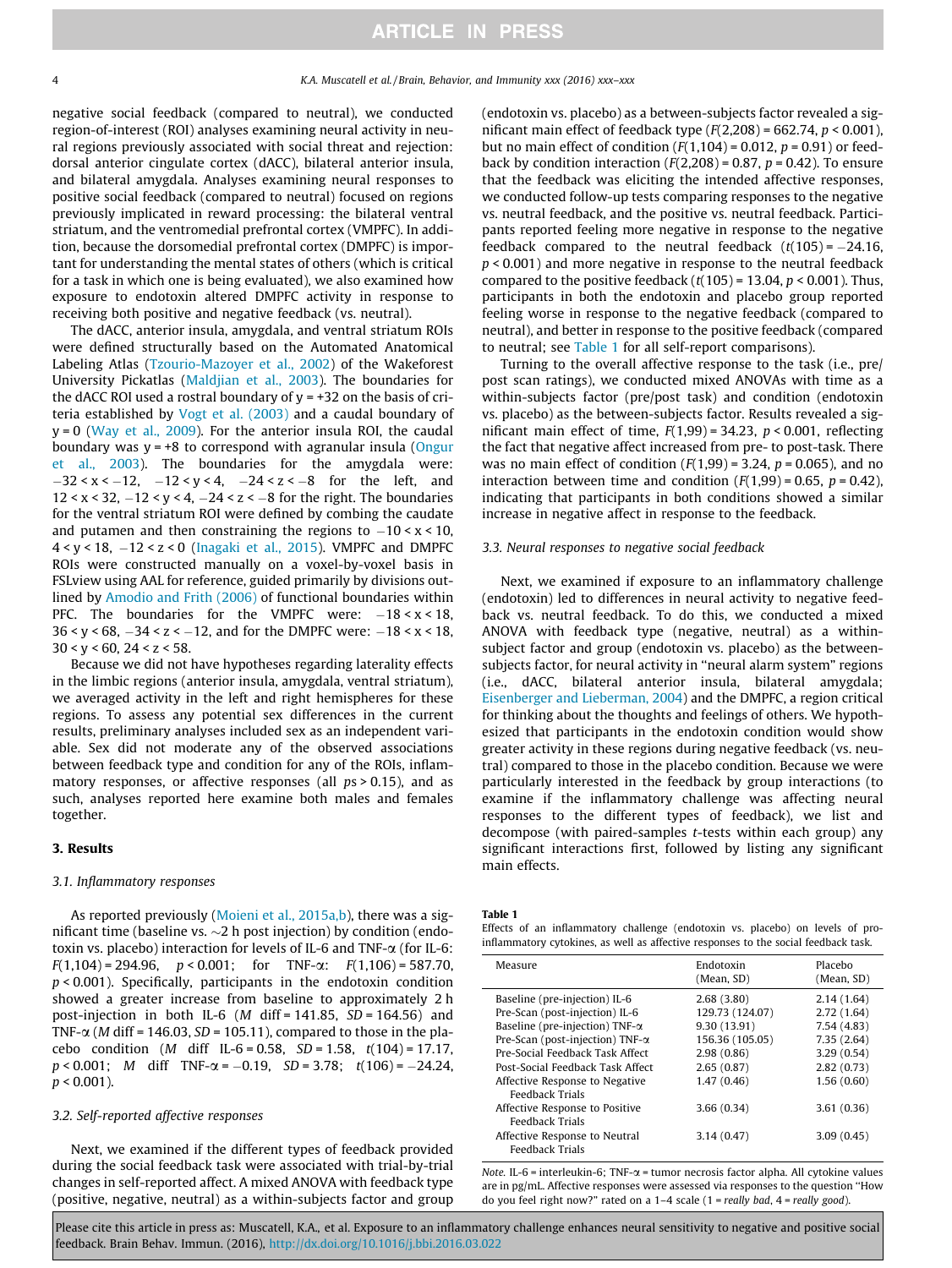#### 3.3.1. dACC responses

For the dACC, we observed a significant feedback by condition interaction  $(F(1,105) = 4.40, p = 0.019)$ . Follow-up *t*-tests within each condition revealed that participants in the endotoxin condition showed significantly greater dACC activity to negative vs. neutral feedback  $(t(55) = 1.95, p = 0.028)$ , whereas participants in the placebo condition showed no difference in dACC activity to negative vs. neutral feedback  $(t(50) = -1.58, p = 0.11)$ . There was no significant main effect of feedback type on dACC activity  $(F(1,105))$  $= 0.005$ ,  $p = 0.95$ ), and there was no significant main effect of condition  $(F(1,105) = 1.95, p = 0.083)$  (see Fig. 1 and Table 2A for all the ROI analyses for negative vs. neutral feedback listed below).

#### 3.3.2. Anterior insula responses

For the anterior insula, there was no significant feedback by condition interaction  $(F(1,105) = 0.24, p = 0.31)$ , indicating that participants in the endotoxin and placebo conditions showed similar patterns of anterior insula activity to the negative and neutral feedback. There was a significant main effect of feedback type (F  $(1,105)$  = 35.50,  $p < 0.001$ ), with greater neural activity to negative compared to neutral feedback, as well as a significant main effect of condition  $(F(1,105) = 2.93, p = 0.045)$ , with placebo participants showing overall greater activity in the anterior insula (regardless of feedback type) compared to endotoxin participants.

#### 3.3.3. Amygdala responses

For the amygdala, we observed a significant feedback by condition interaction  $(F(1,105) = 18.08, p < 0.001)$ , which was driven by participants in the endotoxin condition showing significantly greater amygdala activity to the negative vs. neutral feedback  $(t)$  $(55)$  = 5.24,  $p < 0.001$ ), whereas participants in the placebo condition showed no difference in amygdala activity to the neutral vs. negative feedback  $(t(50) = 1.41, p = 0.082)$ . There was also a significant main effect of feedback type  $(F(1,105) = 3.70, p = 0.029)$ , with greater amygdala activity to the negative compared to neutral feedback, and no main effect of condition  $(F(1,105) = 0.081, p = 0.39)$ .

## 3.3.4. DMPFC responses

Finally, there was also a significant feedback by condition interaction for activity in the DMPFC  $(F(1,105) = 3.58, p = 0.031)$ . Follow-up repeated-measures t-tests revealed that endotoxin participants showed a larger increase in DMPFC activity to negative vs. neutral feedback  $(t(55) = 10.05, p < 0.001)$  compared to placebo

#### Table 2

Neural responses to: (A) negative vs. neutral feedback in threat/pain-related (dACC, anterior insula, amygdala) and mentalizing-related neural regions (DMPFC) and (B) positive vs. neutral feedback in reward-related (ventral striatum, VMPFC) and mentalizing-related neural regions (DMPFC).

| (A) Neural Region-of-<br>Interest                                       | Negative Feedback<br>(Mean, SD)                      | Neutral Feedback<br>(Mean, SD)                       |
|-------------------------------------------------------------------------|------------------------------------------------------|------------------------------------------------------|
| Endotoxin<br><b>AACC</b><br>Anterior Insula<br>Amygdala<br><b>DMPFC</b> | 0.08(0.55)<br>0.14(0.45)<br>0.13(0.69)<br>0.18(0.63) | 0.05(0.54)<br>0.07(0.44)<br>0.05(0.70)<br>0.01(0.62) |
| Placebo<br>dACC<br>Anterior Insula<br>Amygdala<br><b>DMPFC</b>          | 0.20(0.59)<br>0.29(0.48)<br>0.11(0.65)<br>0.26(0.67) | 0.23(0.57)<br>0.23(0.51)<br>0.14(0.66)<br>0.14(0.69) |
| (B) Neural Region-of-<br>Interest                                       | Positive Feedback<br>(Mean, SD)                      | Neutral Feedback<br>(Mean, SD)                       |
| Endotoxin<br>Ventral Striatum<br><b>VMPFC</b><br><b>DMPFC</b>           | $-0.12(0.47)$<br>$-0.07(0.77)$<br>0.04(0.61)         | $-0.16(0.49)$<br>$-0.17(0.78)$<br>0.01(0.62)         |
| Placebo<br>Ventral Striatum<br><b>VMPFC</b><br><b>DMPFC</b>             | $-0.10(0.62)$<br>$-0.17(0.73)$<br>0.07(0.65)         | $-0.09(0.66)$<br>$-0.17(0.77)$<br>0.14(0.69)         |

participants ( $t(50)$  = 5.19,  $p < 0.001$ ). In terms of main effects, there was a significant main effect of feedback  $(F(1,105) = 105.95,$  $p$  < 0.001), with greater DMPFC activity to negative compared to neutral feedback, but no main effect of condition  $(F(1,105) = 0.79,$  $p = 0.19$ ).

### 3.4. Neural responses to positive social feedback

We also examined if inflammation led to differences in neural activity to positive feedback vs. neutral feedback. Thus, we conducted a mixed ANOVA with feedback type (positive, neutral) as a within-subject factor and group (endotoxin vs. placebo) as the between-subjects factor, for neural activity in reward-related structures (i.e., bilateral ventral striatum, VMPFC), and the DMPFC, a key mentalizing-related neural region.



Fig. 1. Neural responses in the dACC, anterior insula (AI), amygdala, and DMPFC to negative social feedback (vs. neutral) as a function of condition (endotoxin vs. placebo).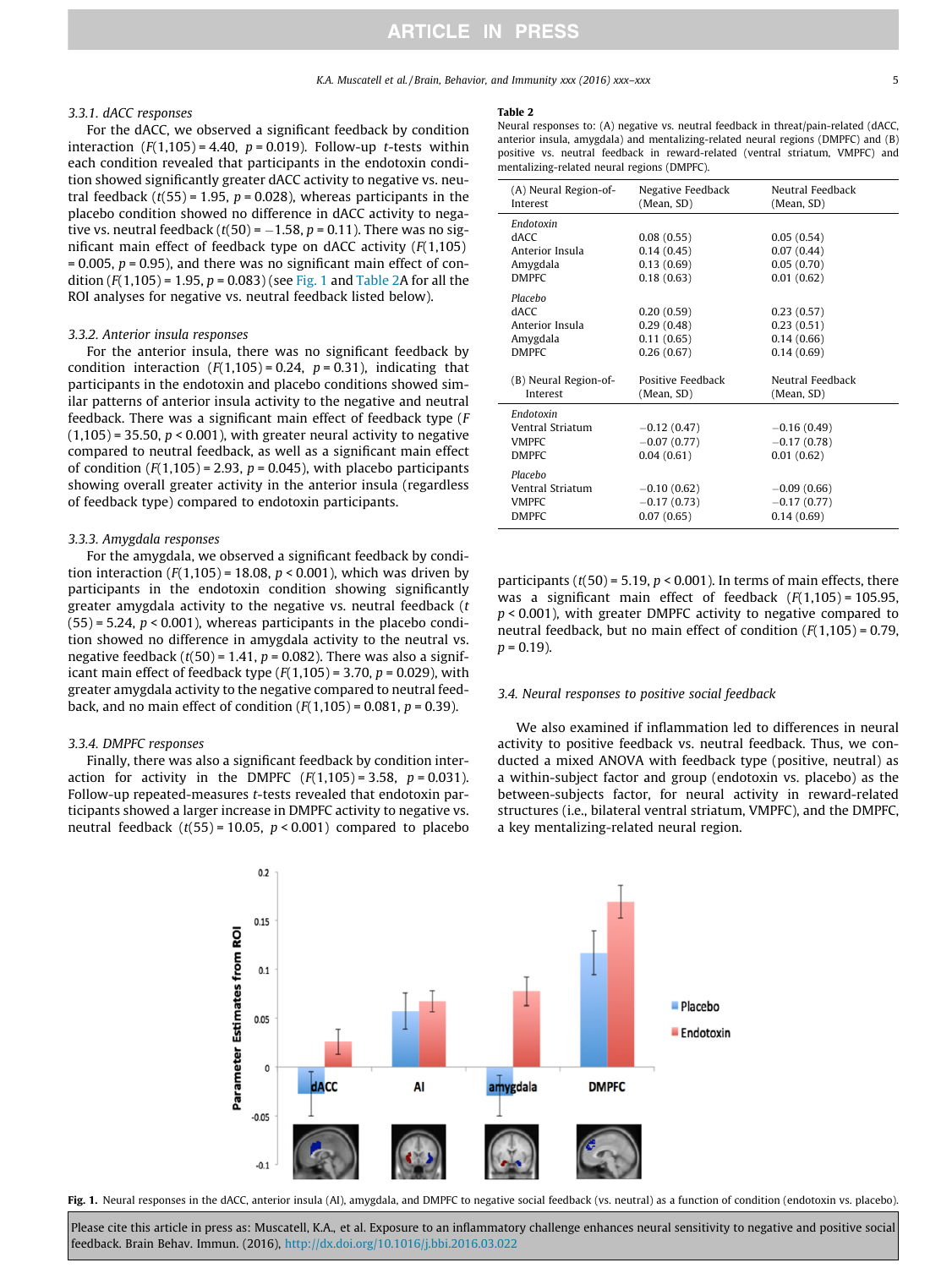#### 3.4.1. Ventral striatum responses

For the ventral striatum, we observed a significant feedback by condition interaction  $(F(1,105) = 4.24, p = 0.021)$ , which was driven by the fact that participants in the endotoxin condition showed significantly greater ventral striatum activity to the positive vs. neutral feedback  $(t(55) = 2.89, p < 0.001)$ , while participants in the placebo condition showed no difference in ventral striatum activity to positive vs. neutral feedback  $(t(50) = 0.41, p = 0.34)$ . There was no main effect of feedback type  $(F(1,105) = 0.94,$  $p = 0.083$ ), and no main effect of condition  $(F(1, 105) = 0.19)$ ,  $p = 0.33$ ) (see Fig. 2 and Table 2B for all the ROI analyses for positive vs. neutral feedback listed below).

#### 3.4.2. VMPFC responses

Turning to the VMPFC, there was again a significant feedback by condition interaction  $(F(1,105) = 9.39, p < 0.001)$ . Similar to the VS findings above, the interaction was driven by participants in the endotoxin condition showing significantly greater VMPFC activity to the positive vs. neutral feedback  $(t(55) = 4.09$ ,  $p < 0.001$ ), while participants in the placebo condition showed no difference in VMPFC activity to positive vs. neutral feedback  $(t(50) = 0.31, p = 0.38)$ . In addition, there was also a significant main effect of feedback type  $(F(1,105) = 6.82, p = 0.005)$ , with greater VMPFC activity to the positive feedback compared to the neutral feedback, and no main effect of condition  $(F(1,105))$  = 0.13,  $p = 0.36$ ).

#### 3.4.3. DMPFC responses

Finally, for the DMPFC, there was also a significant feedback by condition interaction  $(F(1,105) = 15.43, p < 0.001)$ . Follow-up t-tests within each condition revealed that participants in the endotoxin condition showed significantly greater DMPFC activity to the positive vs. neutral feedback  $(t(55) = 1.90, p = 0.032)$ , whereas participants in the placebo condition showed significantly greater DMPFC activity to the neutral feedback (compared to positive;  $t(50) = -3.48$ ,  $p < 0.001$ ). There was no main effect of feedback type  $(F(1, 105) = 2.33, p = 0.065)$ , and no main effect of condition  $(F(1,105) = 0.45, p = 0.25)$ .

#### 3.5. Correlations between neural and inflammatory responses

To examine the relationship between inflammatory reactivity to endotoxin and neural responses to negative and positive social feedback, we conducted correlational analyses for participants in the endotoxin condition. Specifically, we examined correlations between changes in levels of pro-inflammatory cytokines (IL-6, TNF- $\alpha$ ) in response to endotoxin (pre-scan – baseline), and neural activity in each of the ROIs. In response to negative (vs. neutral) feedback, we observed significant correlations between increases in IL-6 and neural activity in the anterior insula  $(r(53) = 0.25,$  $p = 0.03$ ), the amygdala ( $r(53) = 0.30$ ,  $p = 0.01$ ), and the DMPFC ( $r$  $(53) = 0.27$ ,  $p = 0.02$ ; see Fig. 3). There was no significant relationship between increases in IL-6 and neural activity in the dACC in response to negative feedback  $(r(53) = 0.13, p = 0.17)$ . There were also no relationships between increases in TNF- $\alpha$  and activity in any of the ROIs in response to negative feedback (all  $r < 0.12$ ,  $p > 0.19$ ). With regard to positive feedback, there were no significant relationships between increases in IL-6 or TNF- $\alpha$  and activity in the ventral striatum, VMPFC, or DMPFC (all  $rs < 0.11$ ,  $ps > 0.21$ ).

# 4. Discussion

Results from the present study suggest that individuals exposed to an inflammatory challenge show greater neural sensitivity to both positive and negative social feedback. Specifically, individuals exposed to endotoxin exhibited greater neural activity in the dACC and amygdala, key pain- and threat-related neural regions involved in a ''neural alarm system," (Eisenberger and Lieberman, 2004) in response to receiving negative (vs. neutral) feedback. Interestingly, endotoxin also led to greater neural activity in reward-related neural regions (i.e., ventral striatum, VMPFC) in response to receiving positive (vs. neutral) social feedback. Finally, exposure to the inflammatory challenge was also associated with heightened DMPFC reactivity to both negative and positive social feedback (compared to neutral), highlighting the possible role of inflammation in modulating activity of this key mentalizingrelated neural region in response to valenced social feedback. Taken together, these results add to a growing literature suggesting that sickness affects the way the brain responds to social and affective information, which has important implications for our



Fig. 2. Neural responses in the ventral striatum (VS), VMPFC, and DMPFC to positive social feedback (vs. neutral) as a function of condition (endotoxin vs. placebo).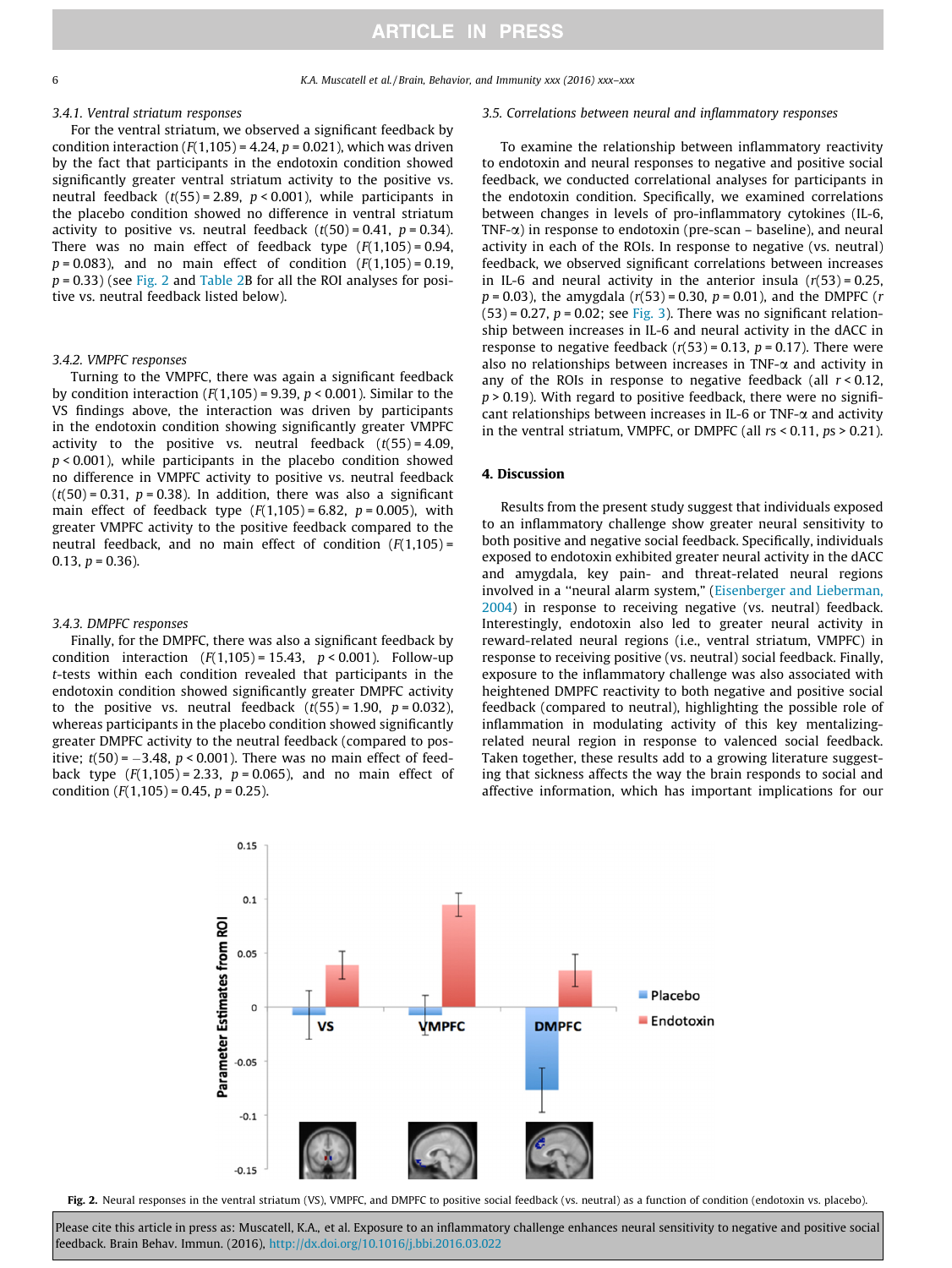K.A. Muscatell et al. / Brain, Behavior, and Immunity xxx (2016) xxx–xxx 7 7 7 7



Fig. 3. Scatter plots showing the significant associations between increases in levels of IL-6 and activity in the anterior insula, amygdala, and DMPFC in response to negative social feedback (vs. neutral) for participants in the endotoxin condition.

understanding of the consequences of inflammatory-induced illness.

With regard to negative social feedback, we found that while placebo participants showed no significant difference in activity in the dACC or amygdala in response to negative (vs. neutral) feedback, individuals in the endotoxin condition showed significantly greater activity in these regions in response to the negative (vs. neutral) feedback. These results are consistent with prior work that has also shown that endotoxin leads to greater amygdala reactivity to socially threatening images (Inagaki et al., 2012), and that greater inflammatory responses to endotoxin are associated with greater dACC activity to social exclusion (Eisenberger et al., 2009). Thus, it appears that an inflammatory challenge increases neural reactivity to negative social experiences and information. This enhanced neural sensitivity to social threat may be adaptive, given that threatening conspecifics may signal the potential for further injury or infection for an already sick individual, and thus the brain may be especially ''primed" during sickness to detect negative, threatening social information.

Although inflammation has well-known anhedonic effects such that increased inflammation is associated with reduced rewardrelated responding (Capuron et al., 2012; Eisenberger et al., 2010a), the current results suggest that the role of inflammation in reward processing may be more nuanced. Indeed, we have previously shown that experimentally induced inflammation (vs. placebo) leads to greater, rather than less, ventral striatum activity in response to images of close, supportive others (Inagaki et al., 2015), and in the present study we found that endotoxin (vs. placebo) was associated with greater ventral striatum activity to positive, rewarding feedback from a stranger. Why might an inflammatory challenge lead to seemingly opposite effects on reward-related responding? One possibility is that neural responding during sickness may be sensitive to the context under which stimuli are being processed. That is, exposure to endotoxin in the current paradigm leaves one sick and potentially vulnerable to threats in the environment. Thus, this state may lead to heightened rather than reduced sensitivity to cues of potential care, closeness, and safety (such as positive feedback from another person), while simultaneously leading to reduced sensitivity to other rewarding outcomes (i.e., winning money) that are not immediately relevant to recovery. However, future work is needed to assess the behavioral implications of heightened reward-related responding to socially relevant rewards, to know whether inflammation also leads to altered behavior in the face of positive social feedback.

Interestingly, results from the present study add to a growing literature suggesting that inflammation also influences neural activity in regions involved in mentalizing, or attending to the thoughts and feelings of others. Specifically, we found that individuals in the endotoxin condition showed greater activity in the DMPFC, a core node of the mentalizing network, in response to both negative and positive social feedback (vs. neutral), compared to those in the placebo condition. These results are consistent with recent work by Kullmann and colleagues (Kullman et al., 2014), which also found that individuals exposed to an inflammatory challenge showed greater activity in neural regions implicated in mentalizing (i.e., MPFC, superior temporal sulcus, temporal parietal junction) during a social cognition task. However, another recent study suggests that inflammation is related to poorer behavioral performance on a task involving identifying the emotional states of others (Moieni et al., 2015a), suggesting a possible divergence between neural and behavioral findings. It may be the case that inflammation leads to greater engagement of neural regions involved in mentalizing, but that this activation does not necessarily lead to more accurate social cognition. Much more work is needed to fully specify how inflammation affects social cognition and activation in neural systems supporting such processes, but data from the present study and some past research suggest that exposure to an inflammatory challenge may lead to greater activation in brain regions involved in attending to the thoughts and feelings of others.

In addition to exploring group differences in neural responses to social feedback as a function of endotoxin exposure compared to placebo, we also examined if, among individuals exposed to endotoxin, there was a relationship between circulating levels of pro-inflammatory cytokines and neural reactivity. We found that individuals who showed a larger increase in levels of IL-6, a key inflammatory mediator, also showed greater neural responses in the anterior insula, the amygdala, and the DMPFC in response to the negative (vs. neutral) social feedback. We did not find a relationship between TNF- $\alpha$  levels and neural activity, nor did we find an association between levels of pro-inflammatory cytokines (IL-6 or TNF- $\alpha$ ) and neural responses to the positive (vs. neutral) social feedback. One possible reason for a lack of relationship between  $TNF-\alpha$  responses to endotoxin and neural reactivity is related to variability; there was much more variability in participants' IL-6 responses (range = 0.05–934.11 pg/mL) compared to their TNF- $\alpha$ responses (range = 17.79–619.11 pg/mL) to endotoxin, thus leaving a somewhat more restricted range within which to examine  $relations$ hips between TNF- $\alpha$  and neural activity. It is also interesting that we did not see a relationship between plasma levels of cytokines and neural reactivity to the positive social feedback, despite seeing an overall difference in ventral striatum, VMPFC, and DMPFC activation between those in the endotoxin group compared to placebo. It is possible that endotoxin-induced changes in other markers of immune activation not measured in the current study (i.e., anti-inflammatory cytokines, chemokines) or in other physiological parameters (e.g., metabolic changes, hormonal changes) may be more tightly linked with neural responses to positive feedback, though future research is needed to address this possibility.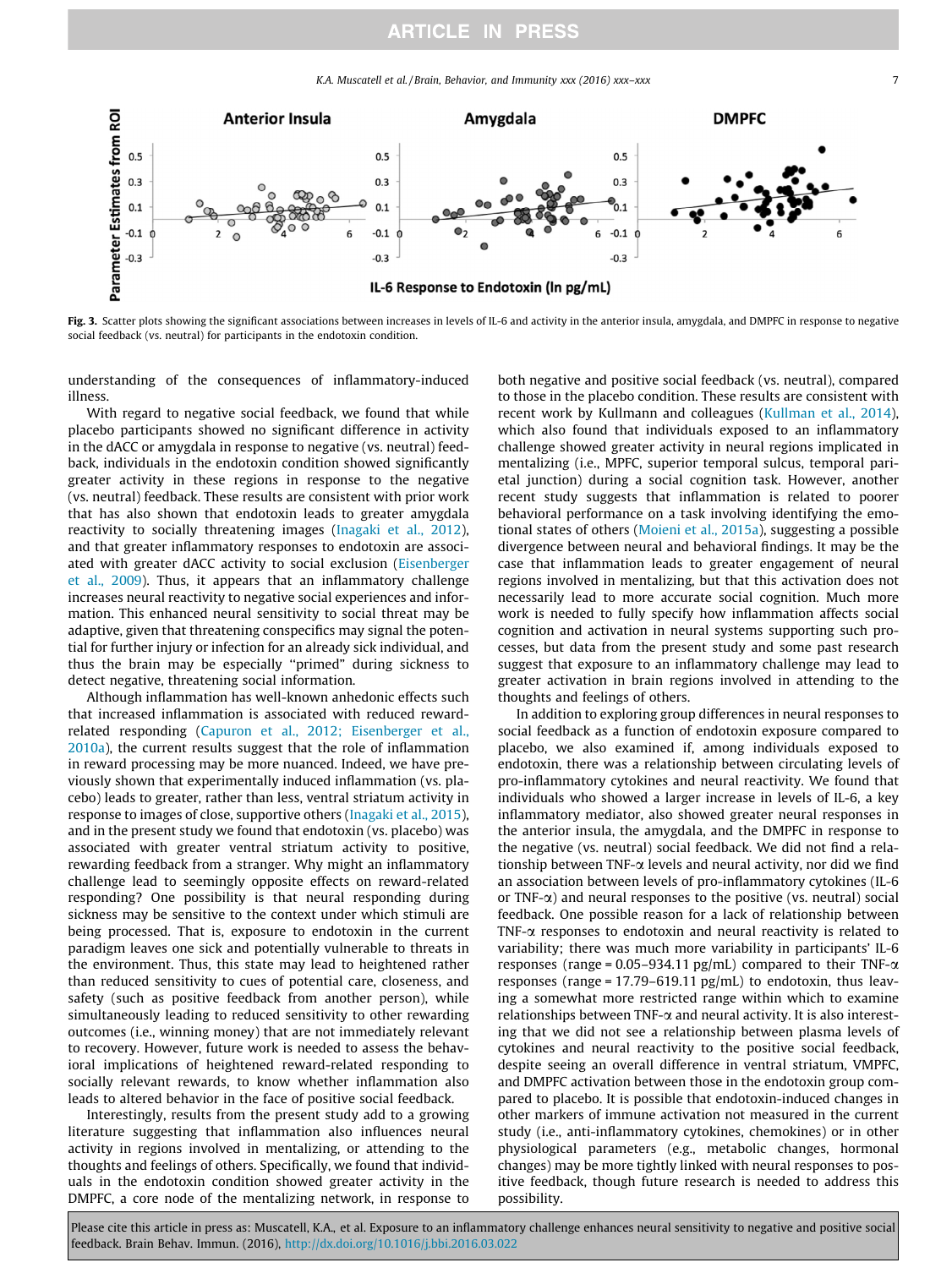While the present study presents some intriguing associations between exposure to an inflammatory challenge and alterations in neural responses to social feedback, it remains unclear, what, exactly, is being altered in the body and the brain to bring about these changes in neural reactivity. One possibility that has received some attention in the animal literature suggests that exposure to endotoxin activates indoleamine 2,3-dioxygenase (IDO), an enzyme that is induced by pro-inflammatory cytokines and is important for the degradation of tryptophan, the primary aminoacid precursor of serotonin (O'Connor et al., 2009; Raison et al., 2010). It is also possible that individual-differences in cholinergic signaling may modulate the association between peripheral levels of pro-inflammatory cytokines and neural reactivity, as vagus nerve stimulation and corresponding increases in acetylcholine have been shown to have anti-inflammatory effects (Pavlov and Tracey, 2005). While we did not measure levels of tryptophan, vagal tone, or acetylcholine in the present study, it will be interesting for future work to explore these additional physiologic pathways as mechanisms and modulators of immune-to-brain signaling in humans, and their potential role in influencing neural responses to social information during times of sickness.

In sum, results from this study suggest that an acute inflammatory challenge may sensitize individuals to evaluative feedback communicated by social agents, and thus lead to greater activation in both threat/pain and reward-related neural regions, in addition to mentalizing regions, in response to negative and positive social feedback. This heightened sensitivity to social information makes sense from an adaptive perspective, as when in a vulnerable state, individuals should be especially attuned to cues of possible additional threats (i.e., negative social feedback), but also to signals of possible help or support (i.e., positive social feedback).

Data from the present study should be interpreted in light of some important limitations. First, we did not have comparable non-social threat or reward tasks, so the extent to which the present effects are specific to positive and negative social feedback remains unknown. It will be important for future research to directly compare neural reactivity to social vs. non-social threat and reward, to examine the specificity of these effects to social stimuli. Second, we did not find any interactions between condition and feedback on self-reported affective responses, suggesting that while there was greater neural activity in threat and reward-related regions to the valenced social feedback among individuals exposed to endotoxin, this did not translate into differences in self-reported feelings. It is possible our measure of selfreported affect was not sensitive enough to capture the effects of inflammation on affective experience, that participants in the endotoxin condition were experiencing ceiling effects on negative affect, or perhaps the effects of inflammation operate at a more automatic level (reflected in differential patterns of neural activity) but not at the level of awareness. Despite these limitations, the present results add to a growing literature suggesting that endotoxin influences the way the brain responds to social information, increasing activity in regions involved in threat and pain during negative social feedback, while simultaneously increasing activity in regions involved in reward during positive social feedback. These data converge on the intriguing possibility that inflammation may increase neural sensitivity to social information, which may be adaptive for promoting recuperation and recovery following injury or infection.

## Acknowledgments

This research was funded by an R01 from NIMH to NIE (5R01MH091352). The authors also acknowledge the additional support provided by R01AG034588; R01AG026364; R01CA160245-01; R01CA119159; R01HL095799; R01DA03292201; P30AG028748 to M.R.I., as well as the National Center for Advancing Translational Sciences UCLA CTSI Grant UL1TR000124, and the Cousins Center for Psychoneuroimmunology. We would like to thank the staff and support of the UCLA Clinical and Translational Research Center, the UCLA Staglin IMHRO Center for Cognitive Neuroscience, and Anthony Suffredini, M.D. at the National Institutes of Health, Warren Grant Magnuson Clinical Center, for providing the standard reference endotoxin. We also acknowledge the contributions of Kira Adsit, Kyla Agbayani, Matthew Dutcher, Elizabeth Glanzer, Ross Perry and Lauren Yang, who served as research assistants on the project.

#### References

- Amodio, D.M., Frith, C.D., 2006. Meeting of minds: the medial frontal cortex and social cognition. Nat. Rev. Neurosci. 7, 268–277.
- Breen, E.C., Perez, C., Olmstead, R., Eisenberger, N.I., Irwin, M.R., 2014. Comparison of multiplex immunoassays and ELISAs for the determination of circulating levels of inflammatory cytokines. Brain Behav. Immun. 40, e39.
- Capuron, L., Pagnoni, G., Drake, D.F., Woolwine, B.J., Spivey, J.R., Crowe, R.J., Miller, A. H., 2012. Dopaminergic mechanisms of reduced basal ganglia responses to hedonic reward during interferon alfa administration. Arch. Gen. Psychiatry 69, 1044–1053.
- Cole, S.W., 2006. The complexity of dynamic host networks. In: Deisboeck, T.S., Kresh, J.Y. (Eds.), Complex Systems Science in BioMedicine. Kluwer Academic, New York, pp. 605–629.
- Dantzer, R., Kelley, K.W., 2007. Twenty years of research on cytokine-induced sickness behavior. Brain Behav. Immun. 21, 153–160.
- Dantzer, R., O'Connor, J.C., Freund, G.G., Johnson, R.W., Kelley, K.W., 2008. From inflammation to sickness and depression: when the immune system subjugates the brain. Nat. Rev. Neurosci. 9, 46–56.
- de la Garza, R., 2005. Endotoxin-or pro-inflammatory cytokine-induced sickness behavior as an animal model of depression: focus on anhedonia. Neurosci. Biobehav. Rev. 29, 761–770.
- Eisenberger, N.I., Lieberman, M.D., 2004. Why rejection hurts: a common neural alarm system for physical and social pain. Trends Cogn. Sci. 8, 264–300.
- Eisenberger, N.I., Inagaki, T.K., Rameson, L.T., Mashal, N.M., Irwin, M.R., 2009. An fMRI study of cytokine-induced depressed mood and social pain: the role of sex differences. NeuroImage 47, 881–890.
- Eisenberger, N.I., Berkman, E.T., Inagaki, T.K., Rameson, L.T., Mashal, N.M., Irwin, M. R., 2010a. Inflammation-induced anhedonia: endotoxin reduces ventral striatum responses to reward. Biol. Psychiatry 68, 748–754.
- Eisenberger, N.I., Inagaki, T.K., Mashal, N.M., Irwin, M.R., 2010b. Inflammation and social experience: an inflammatory challenge induces feelings of social disconnection. Brain Behav. Immun. 24, 558–563.
- Eisenberger, N.I., Inagaki, T.K., Muscatell, K.A., Haltom, K.E.B., Leary, M.R., 2011. The neural sociometer: brain mechanisms underlying state self-esteem. J. Cognitive Neurosci. 23 (11), 3448–3455.
- Epstein, M.M., Breen, E.C., Magpantay, L., Detels, R., Lepone, L., Penugonda, S., Birmann, B.M., 2013. Temporal stability of serum concentrations of cytokines and soluble receptors measured across to years in low-risk HIV-seronegative men. Cancer Epidemiol. Biomark. Prev. 22, 2009–2015.
- Harrison, N.A., Brydon, L., Walker, C., Gray, M.A., Steptoe, A., Critchley, H.D., 2009. Inflammation causes mood changes through alterations in subgenual cingulate activity and mesolimbic connectivity. Biol. Psychiatry 66, 407–414.
- Hennessy, M.B., Deak, T., Schiml, P.A., 2014. Sociality and sickness: have cytokines evolved to serve social functions beyond times of pathogen exposure? Brain Behav. Immun. 37, 15–20.
- Inagaki, T.K., Muscatell, K.A., Irwin, M.R., Cole, S.W., Eisenberger, N.I., 2012. Inflammation selectively enhances amygdala activity to socially threatening images. NeuroImage 59, 3222–3226.
- Inagaki, T.K., Muscatell, K.A., Irwin, M.R., Moieni, M., Dutcher, J.M., Jevtic, I., Breen, E. C., Eisenberger, N.I., 2015. The role of the ventral striatum in inflammatoryinduced approach toward support figures. Brain Behav. Immun. 44, 247–252.
- Kullmann, J.S., Grigoleit, J.-S., Wolf, O.T., Engler, H., Oberbeck, R., Elsenbruch, S., et al., 2014. Experimental human endotoxemia enhances brain activity during social cognition. Soc. Cogn. Affect. Neurosci. 9, 786–793.
- Maldjian, J.A., Laurienti, P.J., Burdette, J.B., Kraft, R.A., 2003. An automated method for neuroanatomic and cytoarchitectonic atlas-based interrogation of fMRI data sets. NeuroImage 19, 1233–1239.
- Moieni, M., Irwin, M.R., Jevtic, I., Breen, E.C., Eisenberger, N.I., 2015a. Inflammation impairs social cognitive processing: a randomized controlled trial of endotoxin. Brain Behav. Immun. 48, 132–138.
- Moieni, M., Irwin, M.R., Jevtic, I., Olmstead, R., Breen, E.C., Eisenberger, N.I., 2015b. Sex differences in depressive and socioemotional responses to an inflammatory<br>challenge: implications for sex differences in depression. challenge: implications for sex differences in depression. Neuropsychopharmacology 40, 1709–1716.
- Muscatell, K.A., Dedovic, K., Slavich, G.M., Jarcho, M.R., Breen, E.C., Bower, J.E., Irwin, M.R., Eisenberger, N.I., 2015. Greater amygdala activity and dorsomedial prefrontal–amygdala coupling are associated with enhanced inflammatory responses to stress. Brain Behav. Immun. 43, 46–53.